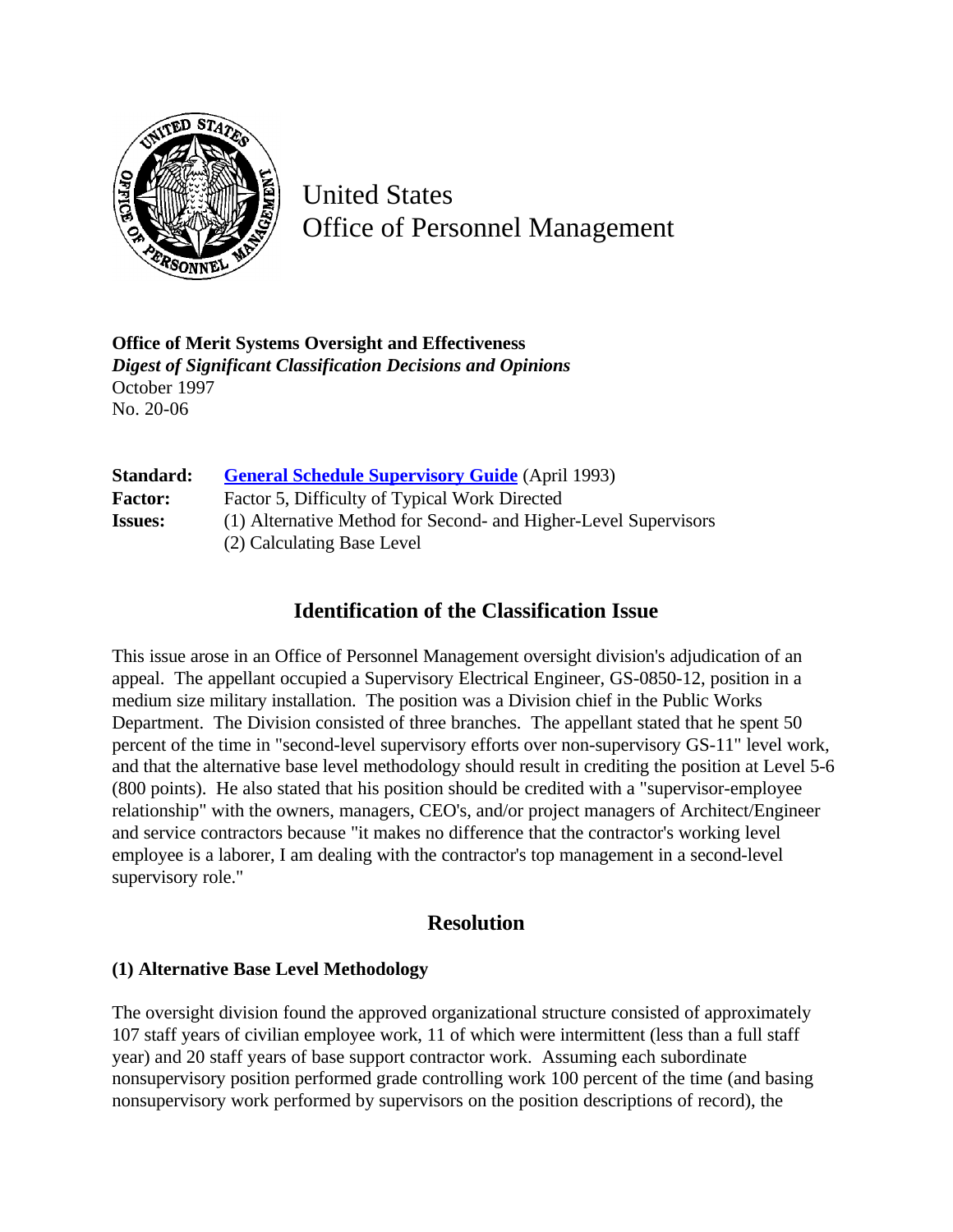oversight division found the subordinate workload consisted of 5.75 staff years of GS-11 grade level and 11 staff years of GS-9 level work under the direction of two first-level supervisors. The oversight division determined that the contractor owner, manager, CEO, and project manager workload was specifically excluded from base level consideration because the work was supervisory, i.e., supervising the nonsupervisory contractor work performed for the activity.

The appellant stated that professional architect and engineer design fees typically represented 10 percent of total contractor cost. Based on the average annual contracts controlled by the Division, the oversight division concluded that the architect and engineer work would not exceed three additional staff years of GS-11 and two additional staff years of GS-9 grade level work. Based on the significant delegation of authority and freedom from supervision present in the GS-11 position descriptions of record (certified by the appellant as current and accurate), the use of those positions to review the architect and engineer work performed for the activity, and the existence of a subordinate supervisory position over the GS-11 work, the oversight division concluded the record did not support the appellant's contention that he devoted 50 percent or more of his work time overseeing the GS-11 grade level work performed for the Division. Based on the two subordinate supervisors over the GS-9 grade level work of the Division, and the level of independence vested in the GS-9 grade level positions themselves (certified as current and accurate by the appellant), the oversight division also concluded the appellant did not devote 50 percent of his work time overseeing work at or above the GS-9 grade level. It concluded, therefore, that the alternative base level methodology was not applicable to the position.

## **(2) Calculating Base Level of Work**

The oversight division found the in-house staff and base support contractor work, without fully calculating the amount of work performed by the 11 intermittent positions, resulted in a total of approximately 102 staff years of nonsupervisory civilian and ongoing base support contract work. The oversight division also concluded the 21.75 staff years of GS-9 and GS-11 grade level and equivalent work did not meet the 25 percent of workload criteria required to control the evaluation of Factor 5. It also determined that it could not limit consideration of contractor workload, as proposed by the appellant, to the professional work performed for the installation. Rather, it had to consider all work performed under contract reflective of ongoing Division functions, including construction, maintenance, and repair trades work, which further decreased the percentage of workload evaluable at and above the GS-9 grade level.

Based on a review of the Federal Wage System work performed at the activity, the oversight division concluded that, when combined with GS-9 and GS-11 grade level work, there was sufficient WG-10 level work to meet the 25 percent criteria of Factor 5. Observing that while it was not possible to make a direct correlation between the two pay systems for General Schedule and Federal Wage System positions, the oversight division concluded the work performed at the WG-10 level did not exceed that performed at the GS-7 grade level. It also concluded that Electrician, WG-2810-10, work was typical and representative of the WG-10 building, utility, grounds, and equipment trades work performed within the Public Works Department and for